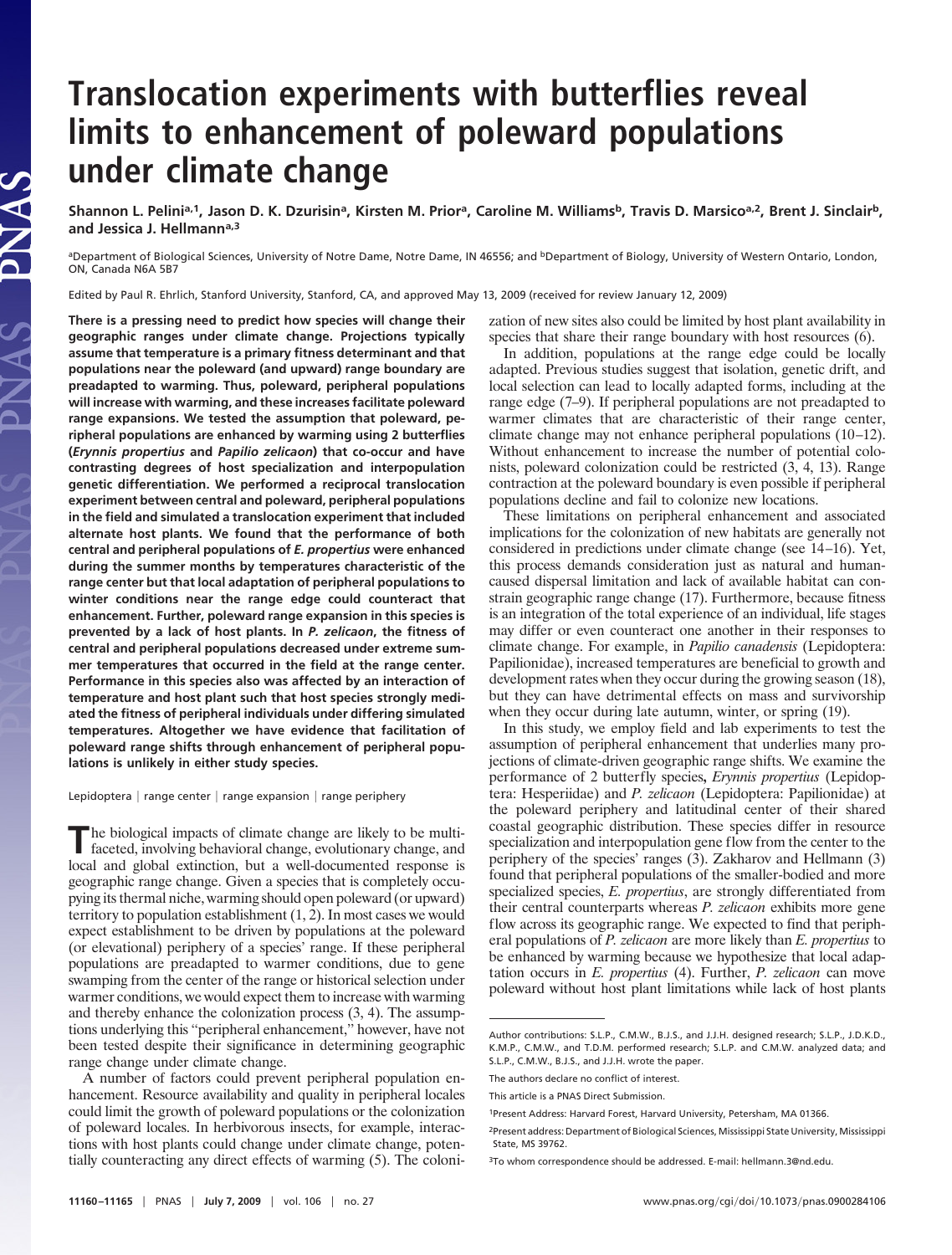will prohibit immediate colonization of poleward habitats by *E. propertius*.

*Erynnis propertius*(Propertius duskywing) is a small-bodied (4-cm wingspan) oak (*Quercus* spp. [Fagaceae]) specialist that ranges along the coast from Baja California, Mexico to southeast Vancouver Island, British Columbia (20). It overwinters as a sixth instar caterpillar and is univoltine in most of its range (21). In the southern portion of its range, it consumes a wide range of oak species including *Q. agrifolia* and *Q. kelloggii* (22). Northward of southern Oregon, the butterfly feeds only on *Q. garryana* (Garry oak) (20, 23), and there are no suitable host plants beyond its current range boundary. The geographic distribution of *Q. garryana* is expected to shift poleward under climate change (24), but the differential dispersal abilities and generation times of *E. propertius* and *Q. garryana* will likely create a lag, initially prohibiting *E*. *propertius* from colonizing poleward locales.

*Papilio zelicaon* (Anise swallowtail) is a larger (8-cm wingspan) butterfly that feeds on plants in the Apiaceae family including both native (e.g., *Lomatium* spp.) and non-native plants (e.g., garden plants such as parsley, carrot, etc.) in a variety of habitats (20, 25). It occurs throughout western North America and overwinters in pupal diapause (26). Host plants that are potentially suitable occur northward of the current range limit. Populations throughout the species' range vary in voltinism, depending upon weather and host plant phenology (23). The 2 butterflies share a coastal, northern range limit where open, oak-dominated habitats transition to wetter and colder coniferous forests (23, 27, 28).

To test for peripheral enhancement under climate change, we used 2 approaches. First, we performed translocation experiments between peripheral (Vancouver Island, Canada) and central (southwest Oregon, USA) locations in the field. In this design, central conditions represent a warming treatment for peripheral populations, and we can test for local adaptation to region of origin. Second, we performed a controlled experiment using environmental chambers where we determined the effects of both temperature and host plant of different geographic origin (*E. propertius*) and different species (*P. zelicaon*). This design captures the possibility that the specialist species could be locally adapted to host populations and that the generalist species could respond differently to different host species.

We examined survivorship and body size through the larval growth period in both experiments. Larval survivorship is a good indicator of potential population size, and body size is a good indicator of potential fecundity (29–32), storage reserves (33) and starvation resistance (34) in Lepidoptera and with increased population growth in many taxa (35). In the growth chamber experiment, we also examined differences in metabolic rate during the subsequent winter. Neither butterfly species feeds during the winter; thus, prewinter energy reserves sustain basic metabolic processes and fuel development and initial performance of the adult (33). Therefore, increased energy use over the winter could negatively influence adult fitness, assuming that this energy cost counteracts any accelerated development associated with higher metabolic rates during spring (36).

This study advances the field of climate change biology by directly testing for peripheral population enhancement, taking a comparative approach between 2 species, and considering the effects of climate and host plant treatments at different life stages. In doing this, we aim to increase the realism of future projections under climate change, suggest phenomena that differ among taxa, and illustrate how processes such as peripheral enhancement are complicated by complex life histories.

## **Results**

**Field Translocation Experiment.** For *E. propertius*, when larvae were reared in field enclosures in a reciprocal fashion to (rearing region) and from (larval source) central (Oregon) and peripheral (Vancouver Island) locales, larval source and rearing location had no



**Fig. 1.** Field translocation survivorship (*A*) and body size (*B*) results for *E. propertius*. Black bars show performance of larvae from the center, and gray are those from the periphery of the species' range. (A) Mean  $(\pm 95\%$  CI) proportion of larvae surviving to the end of the experiment in each cage. (*B*) Mean ( $\pm$ 95% CI) of total mass of surviving fifth instar larvae in each cage. Data shown are untransformed (see *Materials and Methods*). **\***, denotes a statistically significant difference between rearing regions ( $P < 0.05$ ).

effect on survivorship (larval source:  $F_{1,51} = 0.97, P = 0.33$ ; rearing region:  $F_{1,51} = 0.31, P = 0.58$ ), with no significant interaction ( $F_{1,51}$ )  $= 2.4, P = 0.12$ ) (Fig. 1*A*). Enclosures containing larvae from the range periphery had marginally higher larval mass than those from the center ( $F_{1,43} = 3.2, P = 0.08$ , Fig. 1*B*). Larvae reared in central locales had significantly higher larval mass than those reared in peripheral locales ( $F_{1,43} = 9.5$ ,  $P = 0.004$ ; Fig. 1*B*). There was no significant interaction between larval source and rearing region for larval mass ( $F_{1,43} = 0.48, P = 0.49$ ). To determine if larval mass or survivorship varied with climate, we did backwards selection regression with temperature and precipitation. We found that temperature remained a positive, significant predictor variable for larval mass ( $P < 0.001$ ;  $r^2 = 0.24$ ). None of the weather variables remained as significant predictors of survivorship.

For *P. zelicaon*, larval source did not affect survivorship  $(F_{1,103} =$  $0.51, P = 0.48$ ; Fig. 2*A*). Survivorship was significantly reduced in central locales ( $F_{1,103} = 8.77$ ,  $P = 0.004$ ; Fig. 2*A*). There was no significant interaction between larval source and rearing region for survivorship ( $F_{1,103} = 0.62$ ,  $P = 0.43$ ). Enclosures with individuals from the range center had significantly higher pupal mass than those from the periphery ( $F_{1,56} = 5.9, P = 0.02$ ; Fig. 2*B*). Pupal mass was significantly reduced in central rearing locales ( $F_{1,56} = 4.4$ ,  $P = 0.04$ ; Fig. 2*B*). There was no significant interaction between larval source and rearing region for pupal mass ( $F_{1,56} = 0.00$ ,  $P = 0.99$ ). To determine if pupal mass or survivorship varied with climate, we did backwards selection regression with temperature



**Fig. 2.** Field translocation survivorship (*A*) and body size (*B*) results for *P. zelicaon*. Black bars show performance of larvae from the center, and gray are those from the periphery of the species' range. (A) Mean  $(\pm 95\%$  CI) proportion of larvae surviving to the end of the experiment in each cage. Data shown are untransformed (see *Materials and Methods*). (*B*) Mean (±95% CI) of total mass of all surviving pupae in each cage. **\***, denotes a statistically significant difference between rearing regions. **\*\***, denotes a statistically significant difference between larval source regions.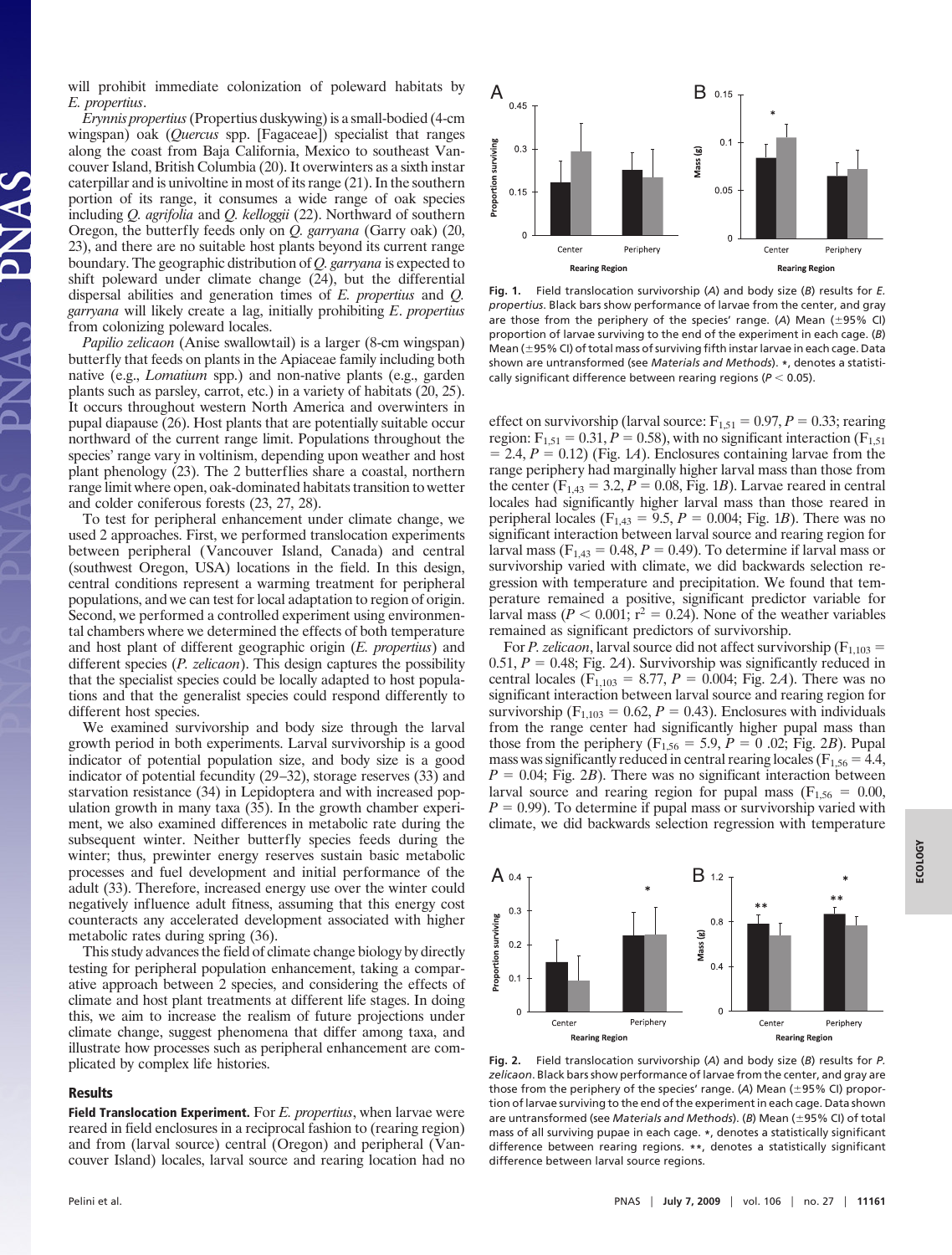

**Fig. 3.** Growth chamber survivorship (*A*), body size (*B*) and metabolic rate (*C*) results for *E. propertius.* Black bars show performance of larvae from the center, and gray are those from the periphery of the species' range. (A) Odds of larvae surviving  $(±95\%$  CI) to the overwintering period in central (bars) relative to those in peripheral temperatures and/or peripheral *Q. garryana* plants (reference line). **\***, Instances where the confidence intervals do not overlap the reference line indicate a statistically significant difference ( $P < 0.05$ ) between performance in central and peripheral conditions. ( $B$ ) Mean head capsule width ( $\pm$ 95% CI) of sixth instar, overwintering larvae. Data shown are untransformed (see *Materials and Methods*). (*C*) Mean metabolic rate, i.e.,  $CO<sub>2</sub>$  production, ( $\pm$ 95% CI) of overwintering larvae. Data shown are untransformed (see *Materials and Methods*). Letters denote statistically significant differences (*B* and *C*).

and precipitation. We found that temperature remained as the only significant predictor variable for pupal mass and survivorship, having a negative effect on both (pupal mass:  $P = 0.04$ ,  $r^2 = 0.07$ ; survivorship:  $P = 0.008$ ,  $r^2 = 0.07$ ).

**Growth Chamber Experiment.** In the chamber experiment, individuals from central and peripheral source populations were placed under central and peripheral temperatures. Nested within these treatments, individuals of *E. propertius*, the more specialized feeder, were given a single host (*Quercus garryana*) from central and peripheral locales. The more generalized species, *P. zelicaon*, was given alternate host species (*Lomatium nudicaule*, *L. utriculatum* and *Petroselinum crispum*).

For *E. propertius*, survival of individuals from central locales did not differ across temperature or host plant treatments ( $\chi^2 = 3.5$ ,  $P = 0.38$ ; Fig. 3*A*). Individuals from peripheral locales had significantly greater survival in central temperatures  $(P < 0.001)$ , and there was a significant interaction between temperature and *Q. garryana* source ( $P = 0.04$ ) such that individuals from peripheral populations had greater odds of surviving in peripheral temperatures on peripheral *Q. garryana* than on central *Q. garryana* in central temperatures ( $\chi^2 = 27.6$ ,  $P < 0.001$ ; Fig. 3A). Individuals

reared in central temperatures had significantly larger head capsules (i.e., body size) at the end of the larval growth period  $(F_{1,139})$  $= 74.7, P < 0.001$ ; Fig. 3*B*). The source of larvae had only a marginal effect on head capsule width  $(F<sub>1, 139</sub> = 3.2, P = 0.075)$ , and there were no significant differences between individuals from central and peripheral populations when the experiment started (Tukey:  $t_{27}$  $= 0.979$ ,  $P = 0.34$ ). There also was no significant effect of *Q*. *garryana* source or any of the interaction terms on head capsule width (Fig. 3*B*). Mass of overwintering larvae had no significant effect on CO<sub>2</sub> production (i.e., metabolic rate) ( $F_{1,36} = 0.15, P =$ 0.70). There were marginal effects of rearing temperature ( $F_{1,36}$  = 3.2,  $P = 0.08$ ) and larval source (F<sub>1,36</sub> = 3.5,  $P = 0.07$ ) and a significant interaction between the 2 factors ( $F_{1,36} = 7.8$ ,  $P = 0.01$ ) on  $CO<sub>2</sub>$  production. For individuals from the range periphery, estimates of lipids expended during the overwintering period were 43% lower for those reared in peripheral temperatures (Fig. 3*C*).

For *P. zelicaon*, survival did not differ across temperature treatments, but host plant treatments had significant effects (individuals from central populations:  $\chi^2 = 89.7$ ,  $P < 0.001$ ; individuals from peripheral populations:  $\chi^2 = 25.4, P < 0.001$ ; Fig. 4*A*). Individuals from central locales had lower survival on *L. nudicaule* than on *P. crispum.* For individuals from central locales, survival was higher on



**Fig. 4.** Growth chamber survivorship (*A*), body size (*B*) and metabolic rate (*C*) results for *P. zelicaon.* Black bars show performance of larvae from the center, and gray are those from the periphery of the species' range. (A) Odds of larvae surviving  $(\pm 95\%$  CI) to the overwintering period in central (bars) relative to those in peripheral temperature and/or on *P. crispum* (reference line) **\***, Instances where the confidence intervals do not overlap the reference line indicate a statistically significant difference ( $P < 0.05$ ) between performance in central and peripheral conditions. (B) Mean pupal mass (95% CI) of individuals fed 3 hosts: triangles are *P. crispum*, circles are *L. utriculatum*, and squares are *L. nudicaule*. Data shown are untransformed (see *Materials and Methods*). (C), Mean metabolic rate, i.e., CO<sub>2</sub> production,  $(±95%$  CI) of overwintering larvae. Data are mass specific  $CO<sub>2</sub>$  values to account for variance associated with pupal mass. Data shown are untransformed (see *Materials and Methods*). Letters denote statistically significant differences (*B* and *C*).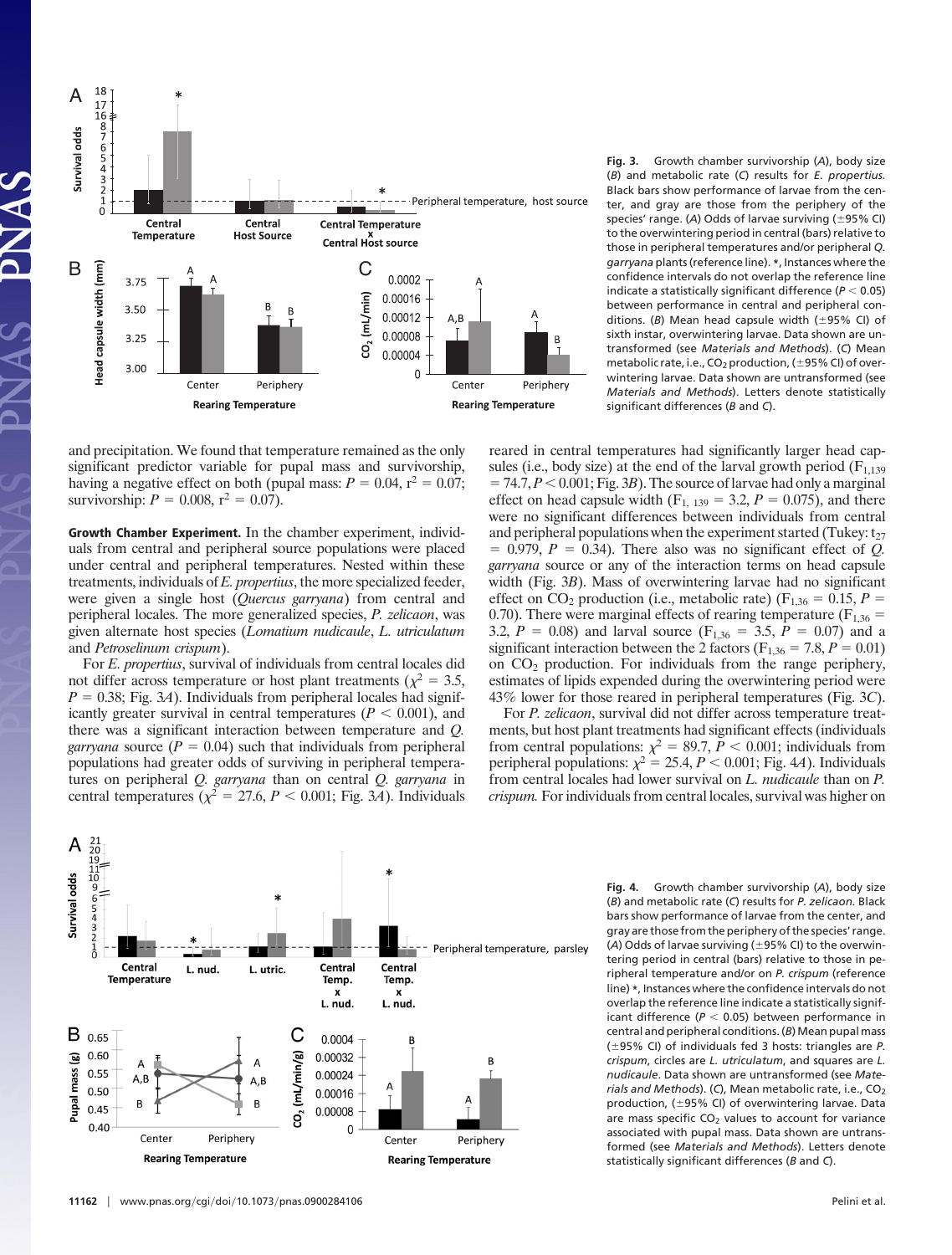*L. utriculatum* in central temperatures than on *P. crispum* in peripheral temperatures (Fig. 4*A*). Individuals from peripheral locales, however, had higher survival on *L. utriculatum* than on *P. crispum* (Fig. 4*A*). While the main effects of temperature, larval source, and host plant had no significant effect on pupal mass, the interaction between temperature and host plant did ( $F_{2,286} = 15.2$ , *P* - 0.001; Fig. 4*B*). Pupal mass of individuals reared on *P. crispum* was highest in peripheral but lowest in central temperatures (Fig. 4*B*). Mass had a significant effect on  $CO_2$  production ( $F_{1, 24} = 8.3$ ,  $P = 0.01$ ) and was used as a covariate of  $CO<sub>2</sub>$  production in subsequent analyses. Individuals from central locales had significantly lower  $CO<sub>2</sub>$  production than those from peripheral locales  $(F_{1,24} = 30.9, P \le 0.001)$ , with no effect of rearing temperature  $(F_{1,24} = 30.9, P \le 0.001)$  $24 = 0.51, P = 0.48$  and no interaction between larval source and rearing temperature (Fig. 4*C*). Individuals from central locales used 72% less lipid per month (0.32–0.79 mg) than individuals from the periphery (1.13–2.78 mg) under similar temperature conditions.

# **Discussion**

By examining the performance of central and peripheral populations in native and translocated conditions and on different host plants, we tested several underlying assumptions about the potential for geographic range change under climate change. We found evidence that the simple assumption of enhancement in poleward, peripheral populations (i.e., increased population size and colonization potential) under warming does not adequately capture the character of peripheral populations in these species. Therefore, this assumption could lead to misguided management decisions under climate change.

We hypothesized that the species with greater host plant usage and higher rates of gene flow (*P. zelicaon*) would be more likely to be enhanced by warming at the poleward range edge. In contrast, we speculated that the other species (*E. propertius*) could be locally adapted and thus less likely to benefit from warming in peripheral locales. We did find greater evidence for local adaptation in *E. propertius* with respect to overwintering metabolism and performance on local host plants under native climatic conditions. However, peripheral populations of *E. propertius* seem to benefit from warming in the summer months. Meanwhile, we did not find any evidence for peripheral enhancement in *P. zelicaon*. In addition, interactions with host plants appear to strongly mediate the future trajectory of peripheral populations in both butterfly species.

We found in both the field and chamber experiments that performance (body size in the field and body size and survivorship in the chambers) of peripheral populations of *E. propertius* was enhanced by warming during the larval growth period. Individuals were 7 times more likely to survive (chamber experiment) and grew 8–40% larger (chamber and field experiments, respectively) in warmer, central conditions than in peripheral conditions. This finding supports the assumption that poleward populations will increase under warming. However, increases in fitness of *E. propertius* during larval growth may be negated by higher metabolic costs during the overwintering period, assuming that overwintering costs persist under climate change despite winters becoming shorter (37). We found that *E. propertius* individuals from peripheral sites used 43% less energy in their current versus warmer conditions during the middle of winter, suggesting that there is a tradeoff in overwinter metabolism resulting from local adaptation to peripheral conditions (38).

The survivorship advantage of warmer conditions observed for *E. propertius* in the chamber experiments was not found in field conditions. This difference between the 2 experiments may be attributed to differences in temperature exposure. During the field experiment, an extreme heat wave occurred throughout the Pacific Northwest, and temperatures, as recorded by our temperature loggers (see *Materials and Methods*), reached up to 45 °C (36 °C average) for 3 days and 49 °C (47 °C average) for 4 days in peripheral and central sites, respectively. These extreme temperatures were not captured in the chamber experiment, where longterm average temperatures were used with maximums of 21 °C (peripheral chambers) and 34 °C (central chambers). In the case of *E. propertius*, this result suggests that mean warming may be beneficial but extremes could reduce or possibly eliminate survivorship advantages of warming in peripheral populations.

For *P. zelicaon*, we found that survivorship and body size in the field experiment were reduced under warming, findings that do not support the assumption that poleward populations will increase under climate change. In central sites, survivorship was only 48% of that in peripheral locales and pupae were 11% smaller. We speculate that the ability of *P. zelicaon* larvae to thermoregulate in the field experiment could have been constrained by the enclosures, that is, larvae were unable to crawl into the shade or air flow was reduced. *E. propertius* larvae, in contrast, use leaf rolling to modify their microclimate and thus may be better suited to warmer, even extreme, temperatures (21, 39). In addition, *P. zelicaon* also may be more vulnerable to desiccation than *E. propertius* due to its larger surface area (40). During the heat wave, all *P. zelicaon* larvae had reached at least the third instar, and more than 50% of these individuals died. This mortality was substantially higher than that of late instar larvae that were reared in growth chambers. In the chambers, mortality from the third through sixth instars was less than 5%. Further, we found no main effect of temperature on *P. zelicaon* performance in the growth chamber experiment. This result confirms a lack of peripheral enhancement and supports the assertion that temperature extremes were likely responsible for poor performance under central conditions in the field experiment. An increase in extreme temperature events is expected under future climate change (41, 42); thus, species with limited ability to modify their thermal environment could be negatively affected.

The chamber experiment also revealed a host plant effect on survivorship and body size in *P. zelicaon*. While body size of central and peripheral individuals was highest on *P. crispum* in peripheral temperatures, those feeding on either *Lomatium* species were 20% larger in the warmer, central temperatures. Survivorship of central and peripheral populations also differed across host plants, with central populations having greater odds of surviving on *P. crispum* than on *L. nudicaule* across temperatures and *L. utriculatum* than on *P. crispum* only in warmer temperatures. For peripheral populations, however, survivorship was higher on *L. utriculatum* than on *P. crispum* across temperature treatments but survivorship on *L. nudicaule* did not differ from that on the other plants. The 2 *Lomatium* species used in this study contain lower levels of toxic furancoumarins than *P. crispum*, and these differences could be related to differences in *P. zelicaon* performance in our experiment (43). Because plants in our experiment were reared in a common environment before being placed in the chambers for immediate feeding, the changes in host suitability in different temperatures are likely due to changes in larvae, rather than in the host plants themselves. For example, temperature may affect feeding behavior and/or metabolism that alters the rate of ingestion or the ability to detoxify furanocoumarins (44).

In *P. zelicaon*, increasing winter temperatures also may have a disproportionate effect on winter energy use in peripheral populations. The average metabolic rate of *P. zelicaon* from central populations was lower at both rearing temperatures than the metabolic rate of those originating from the periphery of the range. This suggests that selection has acted upon central populations to reduce energy use during winter. We hypothesize that this selection pressure comes from the heat stress in the late summer and autumn after development has ceased. This also is consistent with the results from the field translocation experiment, where insects from both regions raised in the periphery had higher survivorship and pupal mass, but individuals originating from central populations achieved larger sizes than those from the periphery. We are not aware of behavioral differences in diapause site selection between source regions in the field or temperature treatments in our experiment,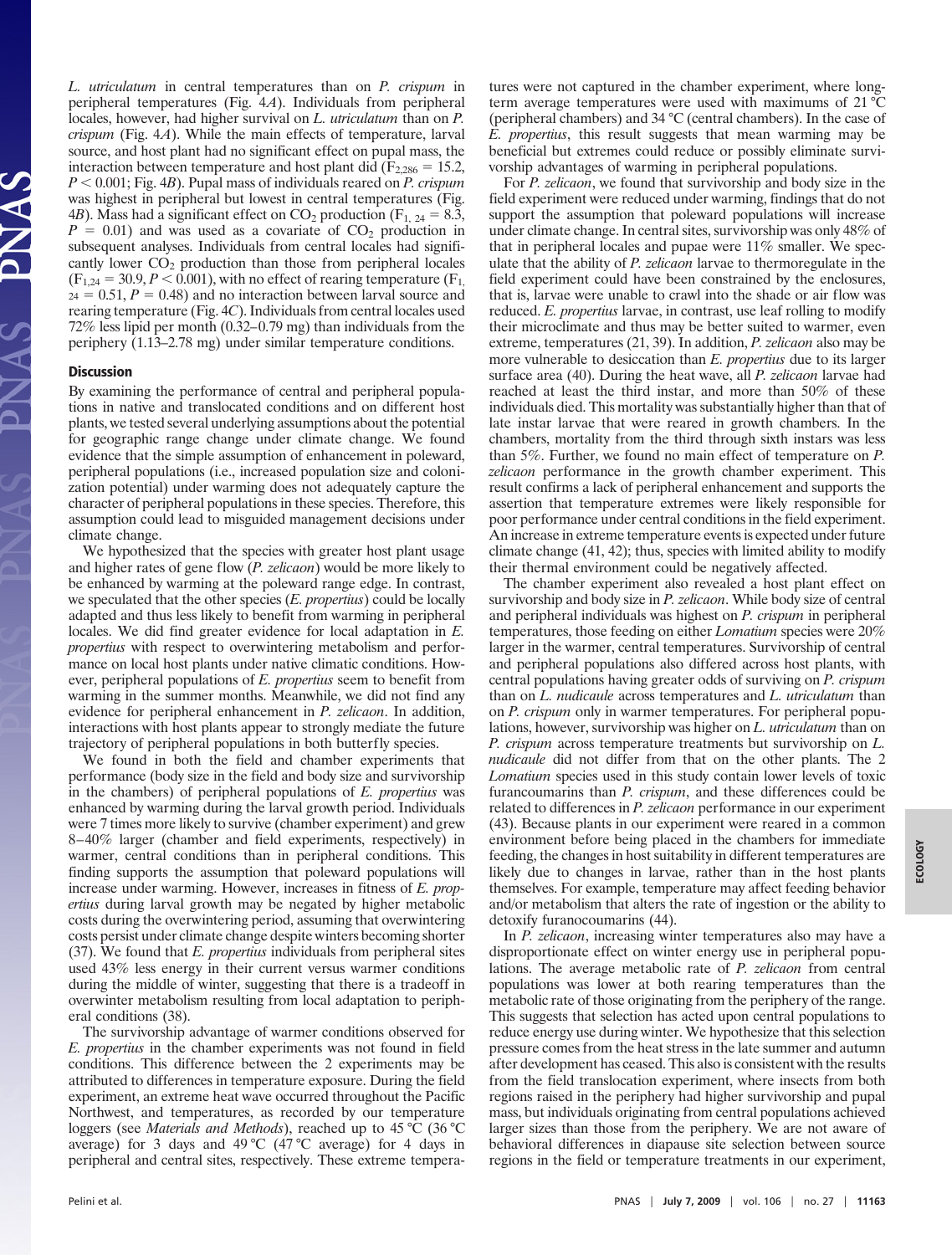although there is variation in overwintering microhabitat within sites (e.g., on or slightly off of the ground) for *P. zelicaon*. Such behavioral differences could moderate the effect of overwintering temperature if it were a consistent response to rearing condition. For *E. propertius*, in contrast, there is less variation in diapausing behavior as all individuals overwinter in hibernacula created from leaf folding (21).

### **Conclusion**

We have amassed evidence that facilitation of simple poleward range shifts from enhancement of peripheral populations is unlikely, or at the least, complicated, in these 2 butterfly species. *Erynnis propertius* populations could increase under warming due to the increased fitness of peripheral populations under central conditions during the growing season, but increased overwinter energy use may reverse these apparent benefits. In contrast, warming will not likely benefit *P. zelicaon* at either life stage: performance during larval growth was substantially reduced in the warmest conditions. In both species, host plants strongly mediate peripheral responses to warming. In *E. propertius*, the lack of host plants outside the species' current range precludes range expansion. In *P. zelicaon*, differential changes in host plant suitability resulting from temperature change may affect successful poleward movement.

Ideally, studies such as this one need to be conducted on multiple species with differing traits to glean a general understanding of factors that limit range shifts under climate change. Previous studies have demonstrated that habitat or resource specialization increases the risk of population decline under climate change (17, 45), and our findings suggest that the ability of individuals to modify their microclimate also is important (46). Evolutionary changes promoting range expansions have not been shown to be common (47, 48), but ecologists have only just begun to consider this process under climate change (49). Our results suggest that evolutionary change in heat tolerance, overwintering efficiency, and/or host usage may reduce or eliminate constraints on peripheral population enhancement or poleward colonization in our study species.

We must move beyond simple assumptions about geographic range change to project future impacts of climate change on biodiversity. It is imperative that we gain a more mechanistic understanding of species' potential for range shifts under climate change because asynchronous changes across species will alter community composition and ultimately affect ecosystem services (6, 50, 51).

#### **Materials and Methods**

**Field Translocation Experiment.** Three study sites in southern Oregon were selected to represent the center of the species' distribution:  $OR_1$  (42° 8' N, 123° 3' W), OR<sub>2</sub> (42° 13'N, 123° 10' W), and OR<sub>3</sub> (42° 28' N, 122° 56' W). These sites are biased to the north of the species' latitudinal mid-point so that *Q. garryana* could be used as the host plant for *E. propertius* in both central and peripheral treatments. Three sites were selected on Vancouver Island, British Columbia to represent the periphery of the species' ranges:  $VI_1$  (48° 19; N, 123° 32' W),  $VI_2$ (48°48' N, 123° 37' W), and VI<sub>3</sub> (49° 16' N, 124° 9' W). The 2 regions are separated by approximately 800 km. The average temperature recorded by our temperature loggers (HOBO H8 Proseries, Onset Computer Corporation) at central sites during the field experiment (May–July, 2006) was 5 °C warmer than at peripheral sites (central avg. = 22 °C, SD = 1; peripheral avg. = 17 °C, SD = 1). This difference does not occur during the summer months; for example the averages recorded November 2007–March 2008 by our temperature loggers (iButton thermochron DS1992L, Maxim-Dallas Semiconductor) at the central sites were slightly lower and much more variable than at the peripheral sites (central avg.  $=$  3.5 °C, SD = 7.6; peripheral average  $= 5.1$ , SD  $= 2.2$ ).

Eggs were collected from wild-caught females and placed in replicated field enclosures, creating 4 treatment groups: central individuals reared in central sites (control 1), central individuals reared in peripheral sites (translocation and cooling treatment), peripheral individuals reared in peripheral sites (control 2), and peripheral individuals reared in central sites (translocation and warming treatment).We divided sibs between treatments. Enclosures contained eggs from 1 or several populations.

At least 9 *E. propertius* or 12 *P. zelicaon* eggs were stocked per enclosure on 4

occasions between May 18 and June 3, 2006. Each deployment was separated by fewer than 3 days between regions. Enclosures were made of Dacron chiffon mesh (4 cells/mm). *Erynnis propertius* enclosures were 41 cm in diameter and approximately 60 cm long and hung in *Q. garryana* trees with sufficient, natural plant material to avoid resource shortage. *Papilio zelicaon* enclosures were 30 30 30 cm cubes and placed on the ground with potted parsley (*Petroselinum crispum*) that was watered regularly and replaced if depleted. We did not use local, rooted plants for *P. zelicaon* because they could not be fully enclosed to prevent larval escape.

We used survivorship and body size of late-instar larvae (*E. propertius*) and pupae (*P. zelicaon*) for fitness comparisons. At the completion of the field experiment (July, 2006), all *P. zelicaon* larvae had pupated, and *E. propertius*, which overwinters in the larval stage, had reached at least the fourth of 6 instars [the average instar per enclosure was the same (4.8) in both regions at this time, suggesting that development times did not differ between regions]. Survivorship and mass of pupae (*P. zelicaon*) and survivorship and mass of fifth instar larvae (*E. propertius*) were compared among treatment groups using 2-way ANOVA at the enclosure level to determine the effect of source and rearing region. We limited larval mass comparisons to fifth instar *E. propertius*larvae to evaluate differences at the same stage across all treatments; larval size is highly variable across instars but survivorship beyond the fourth instar is less variable and higher. Survivorship data for *P. zelicaon* were arcsine square-root transformed, and mass data for *E. propertius* were transformed with natural log to meet assumptions of ANOVA.

To determine the role of abiotic variablesinlarval performance,we performed multiple linear regression with temperature and precipitation against body size and survivorship for both species. Temperature and precipitation data were recorded using field-deployed temperature and precipitation data loggers (HOBO H8 Proseries, Onset Computer Corporation and Rain Collector II, Davis Instruments). Using these data, we then calculated the average daytime temperature (10:00 –16:00) and total precipitation occurring during the study (May 18 –July 26, 2006).

**Growth Chamber Experiment.** For both species, eggs were collected from multiple sites in the center and periphery of the species' ranges and shipped on several occasions in May 2007 to the University of Notre Dame, where they were placed individually into environmental growth chambers (MTR30, Conviron). Eggs hatched in a greenhouse to minimize hatching mortality before first instar larvae were placed into experimental treatments.

Replicate growth chambers ( $n = 2$ ) were set to either central or peripheral conditions based on long term temperature data (1997–2006) from the Rogue Valley International-Medford Airport in southwestern Oregon and the Victoria International Airport in Victoria, British Columbia (The Weather Underground, Inc.). Experimental temperatures cycled diurnally between the average longterm minimum and maximum temperatures and were adjusted in 2-week intervals to reflect seasonal changes in temperature. Average summer temperatures were 15 °C in peripheral chambers and 22 °C in central chambers. All treatments were held at 12 l:12 d.

Individuals of both species were exposed to multiple host plant treatments. *Erynnis propertius* larvae were fed potted *Q. garryana* collected from the center and periphery but grownin common conditionsin a greenhouse.*Papiliozelicaon* larvae were fed 3 host species: *Lomatium utriculatum*, *L. nudicaule*, and*Petroselinum crispum* (parsley). *Lomatium* species are dominant members of *P*. *zelicaon's* native habitat and *P. crispum* is a domestic relative of *P. zelicaon's* host family. All individuals were given clippings of their host plant held in florists' aquapics to retain leaf turgor. Plants were checked daily to ensure all individuals had adequate food supply.

After all individuals had entered the overwintering period (September), they were transported under ambient conditions to the University of Western Ontario where they were maintained under the same cycling temperature and light regime as at Notre Dame. The average temperatures during this period (September–March) were 6.5 °C and 7.3 °C in central and peripheral chambers, respectively. A flow-through respirometry system (Sable Systems International) with a Li-Cor 7000 CO<sub>2</sub> infrared gas analyzer was used to measure metabolic rate (as estimated by CO<sub>2</sub> production) for both species at 8 °C. To quantify the differences in metabolic rate, we used mean metabolic rates at 8 °C and 1 °C to extrapolate the total lipid that would be used over a 1-month period during which the daytime temperature was 8 °C for 12 h and nighttime temperature was 1 °C for 12 h. This corresponds to January temperatures for both the center and periphery of our study system. In this analysis, we used a respiratory quotient of 0.7, assuming that all energy that comes from lipid catabolism and that 2 L oxygen is consumed per milligram of lipid catabolized (52).

A 3-way ANOVA (body size) and logistic regression (survivorship) were used to determine the effects of larval source, rearing temperature, and host plant on performance at the initiation of the overwintering period for each butterfly species. We used pupal mass of *P. zelicaon* and head capsule width for *E.*